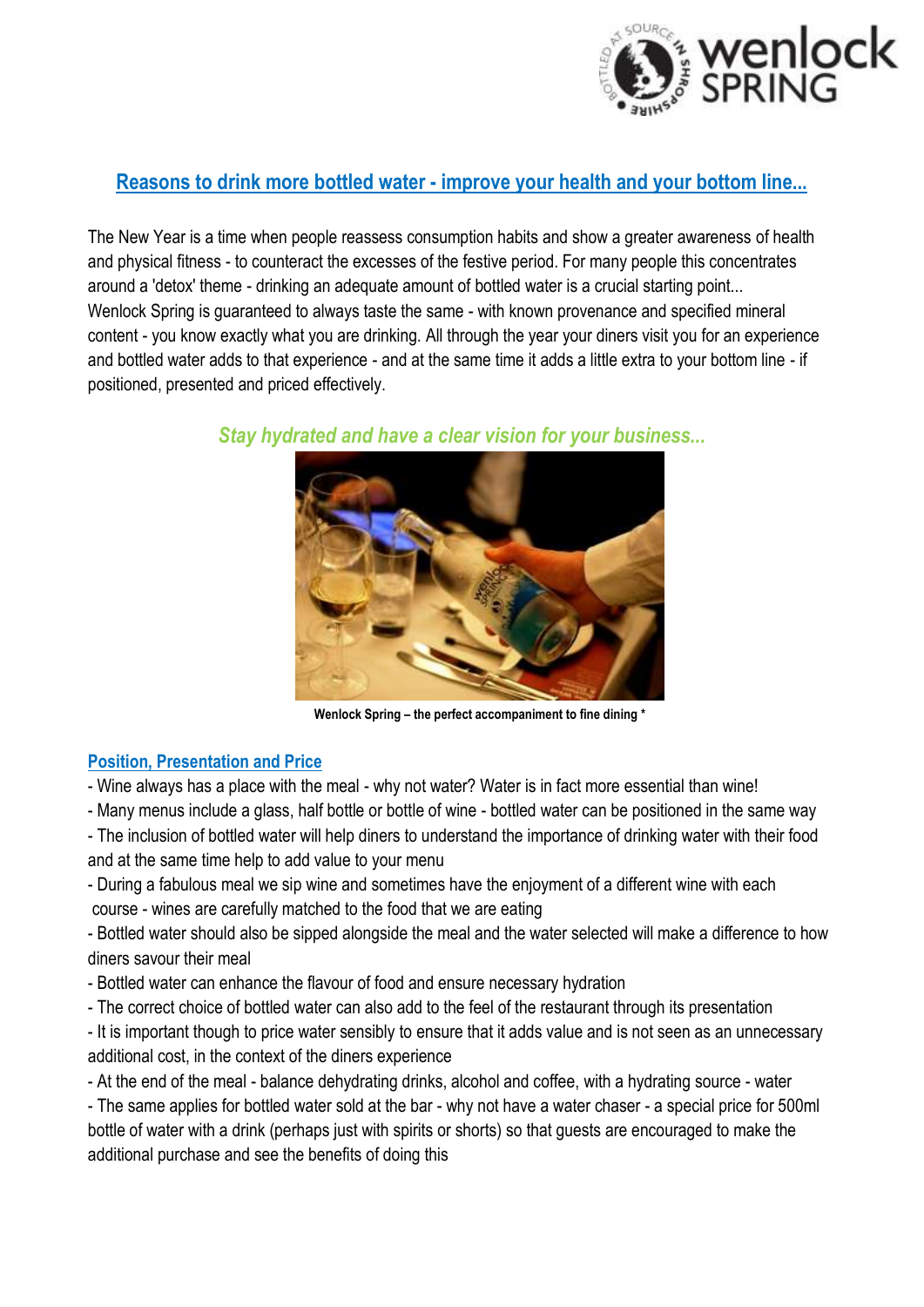- A refreshing bottle of naturally sourced spring water such as Wenlock Spring provides guests with a quality form of hydration - a form that is professionally bottled at source allows the consumer to see exactly what they are paying for, they know where the water has come from and the minerals it contains - a water that is naturally filtered rather than chemically cleansed

#### **Healthy Hydration - Drinking Water is a Good Choice**

- There are undeniable health benefits from drinking an adequate amount of water each day - water is essential for life. The British Nutrition Foundation advise that water is the only fluid which they recommend as drinking 'plenty' of

- The human body is made up of more than 60% water and performs vital roles - carrying nutrients and waste products between major organs, regulating body temperature, lubricating our moving parts, stabilising

metabolism, acting as a shock absorber and regulating our appetite - therefore this level needs to be responsibly managed

- Our brains are 73% water\*(1) - poor hydration can have adverse effects on our brain function

- Sipping water throughout the day will seriously help hydration - in turn this may improve general energy levels and wellbeing

- Water should be accessible at all times - bottled water is the convenient way to ensure this

- Bottled water is good for you and should be the preferred hydration choice. Sugary fizzy drinks and fruit juices contain many empty calories and other additives which many consumers prefer to avoid - bottled water is calorie free!

### **The Healthy Hydration Glass**

It is advised that adults should drink 6 - 8 glasses of fluid every day. Help the functionality of your body by giving it exactly what it needs....

*(The Healthy Hydration Glass - developed by the Natural Hydration Council (NHC) in collaboration with the British Nutrition Foundation)*